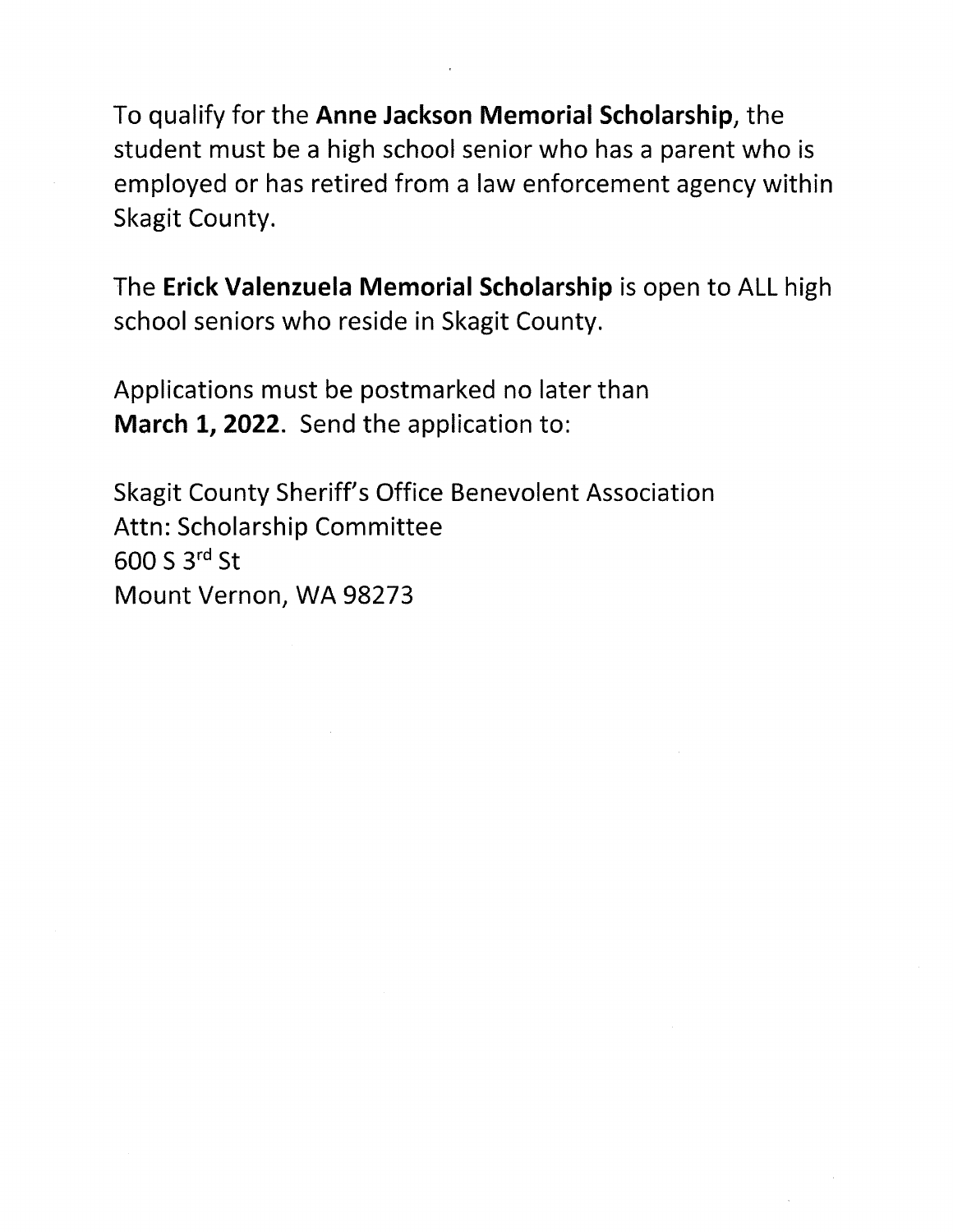# **Skagit County Sheriff's Office Benevolent Association Local Scholarshlp**

# **Common Appllcatlon**





NAME OF SCHOLARSHIP/S FOR WHICH YOU ARE APPLYING: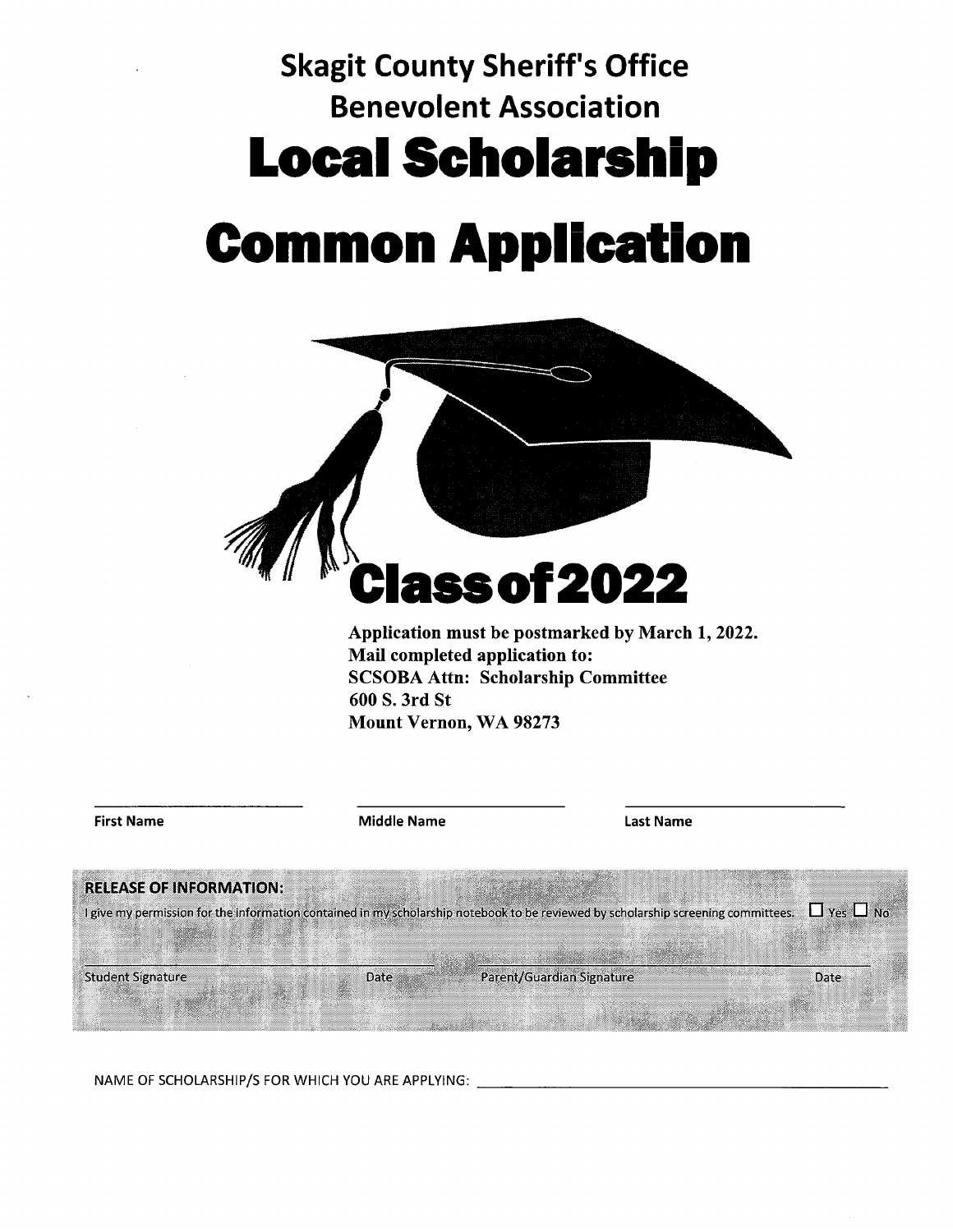# **SCSOBA Local Scholarship Application**

|                                                                                                        | $\sqrt{1 - (1 - 1)^2}$ Running Start? $\Box$ Yes $\Box$ No |
|--------------------------------------------------------------------------------------------------------|------------------------------------------------------------|
| Name (First, Last)                                                                                     | <b>Birthdate</b>                                           |
|                                                                                                        |                                                            |
|                                                                                                        |                                                            |
| <b>POST HIGH SCHOOL PLANS: LIST IN ORDER OF PREFERENCE</b>                                             |                                                            |
|                                                                                                        |                                                            |
|                                                                                                        |                                                            |
| Intended Major: $\sqrt{a}$ Mot sure at this time                                                       |                                                            |
| Are you interested in a technical program? $\Box$ Yes $\Box$ No If yes, which program $\Box$           |                                                            |
| Are you interested in a career in the medical field? $\Box$ Yes $\Box$ No If yes, which program $\Box$ |                                                            |
| Will you be attending school in the upcoming fall? $\Box$ Yes $\Box$ No                                |                                                            |
| If you do not plan to attend school in the fall, please explain the reason:                            |                                                            |

### **PLEASE UPDATE COUNSELING CENTER WITH FINAL COLLEGE ACCEPTANCE**

#### **BACKGROUND INFORMATION:**

| What is your current School District and how many years have you attended? |
|----------------------------------------------------------------------------|
| <b>FATHER/GUARDIAN:</b>                                                    |

| Name:                          | Phone:                            |
|--------------------------------|-----------------------------------|
| Place of Employment: 1997-1997 | $\Box$ Full-time $\Box$ Part-time |
| MOTHER/GUARDIAN:               |                                   |
| Name:                          | Phone:                            |
| Place of Employment:           | $\Box$ Full-time $\Box$ Part-time |

#### **DEPENDENT STUDENTS:**

List other members of your immediate family who will be attending any school during your freshman year of college. State each of their ages and grade levels.

| <b>FIRST NAME ONLY</b> | <b>AGE</b> | <b>GRADE</b> | <b>FIRST NAME ONLY</b> | <b>AGE</b> | <b>GRADE</b> |
|------------------------|------------|--------------|------------------------|------------|--------------|
|                        |            |              |                        |            |              |
|                        |            |              |                        |            |              |
|                        |            |              |                        |            |              |
|                        |            |              |                        |            |              |

#### **OTHER DEPENDENTS:**

| List other members in your household, such as a grandparent or other family member, if they were claimed on parents' |                 |  |  |
|----------------------------------------------------------------------------------------------------------------------|-----------------|--|--|
|                                                                                                                      |                 |  |  |
| Do you have a Veteran family member? $\Box$ Yes $\Box$ No                                                            |                 |  |  |
| Relationship:                                                                                                        | Service Branch: |  |  |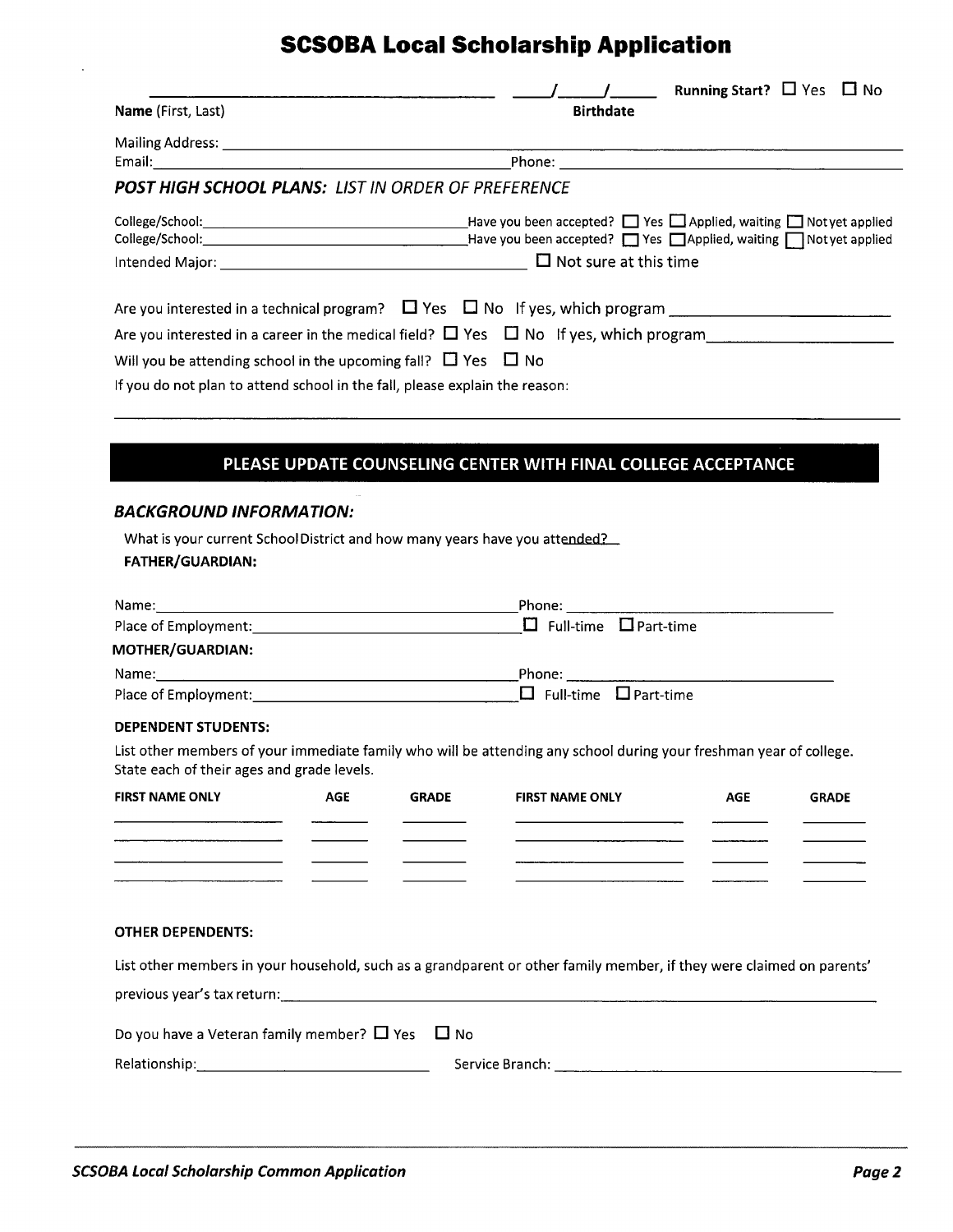# **Extracurricular Activities**

In the left column, list your major activities since freshman year, including school related and non-school related. Mark an "X" in the appropriate grade level box for the year(s) during which you participated. In the right column, list any leadership positions you held as part of that activity or any contributions you made, and mark an "X" in the box for which grade level it occurred. You may attach additional sheets if necessary.

| <b>Student Activities</b> | Grade  |             |    | Leadership and/or | Grade                     |   |    |    |    |  |
|---------------------------|--------|-------------|----|-------------------|---------------------------|---|----|----|----|--|
|                           | 9      | 10          | 11 | 12                | <b>Accomplishments</b>    | 9 | 10 | 11 | 12 |  |
| <b>Example: Key Club</b>  | χ      | $\mathbf x$ | X  |                   | <b>Key Club President</b> |   |    |    | Χ  |  |
| <b>Example: Soccer</b>    | $\chi$ | $\bf{X}$    | X  | χ                 | <b>Team Captain</b>       |   |    |    | χ  |  |
|                           |        |             |    |                   |                           |   |    |    |    |  |
|                           |        |             |    |                   |                           |   |    |    |    |  |
|                           |        |             |    |                   |                           |   |    |    |    |  |
|                           |        |             |    |                   |                           |   |    |    |    |  |
|                           |        |             |    |                   |                           |   |    |    |    |  |
|                           |        |             |    |                   |                           |   |    |    |    |  |
|                           |        |             |    |                   |                           |   |    |    |    |  |
|                           |        |             |    |                   |                           |   |    |    |    |  |
|                           |        |             |    |                   |                           |   |    |    |    |  |

# **Community Service**

List the ways in which you have served your community. Document all hours since freshman year, including items like Food Drive, tutoring, scouts, etc.

| <b>Service Activity</b>                                  | <b>Description</b>                                                                                                                   | <b>TOTAL HOURS</b><br>(approx.) |  |  |
|----------------------------------------------------------|--------------------------------------------------------------------------------------------------------------------------------------|---------------------------------|--|--|
| <b>Example: Interact Club</b><br><b>Backpack Project</b> | On Fridays I helped load backpacks with food at Westview<br>Elementary and helped students pick them up to take home (1.5 hours/year | 24 hours/yes                    |  |  |
|                                                          |                                                                                                                                      |                                 |  |  |
|                                                          |                                                                                                                                      |                                 |  |  |
|                                                          |                                                                                                                                      |                                 |  |  |
|                                                          |                                                                                                                                      |                                 |  |  |
|                                                          |                                                                                                                                      |                                 |  |  |
|                                                          |                                                                                                                                      |                                 |  |  |
|                                                          |                                                                                                                                      |                                 |  |  |
|                                                          |                                                                                                                                      |                                 |  |  |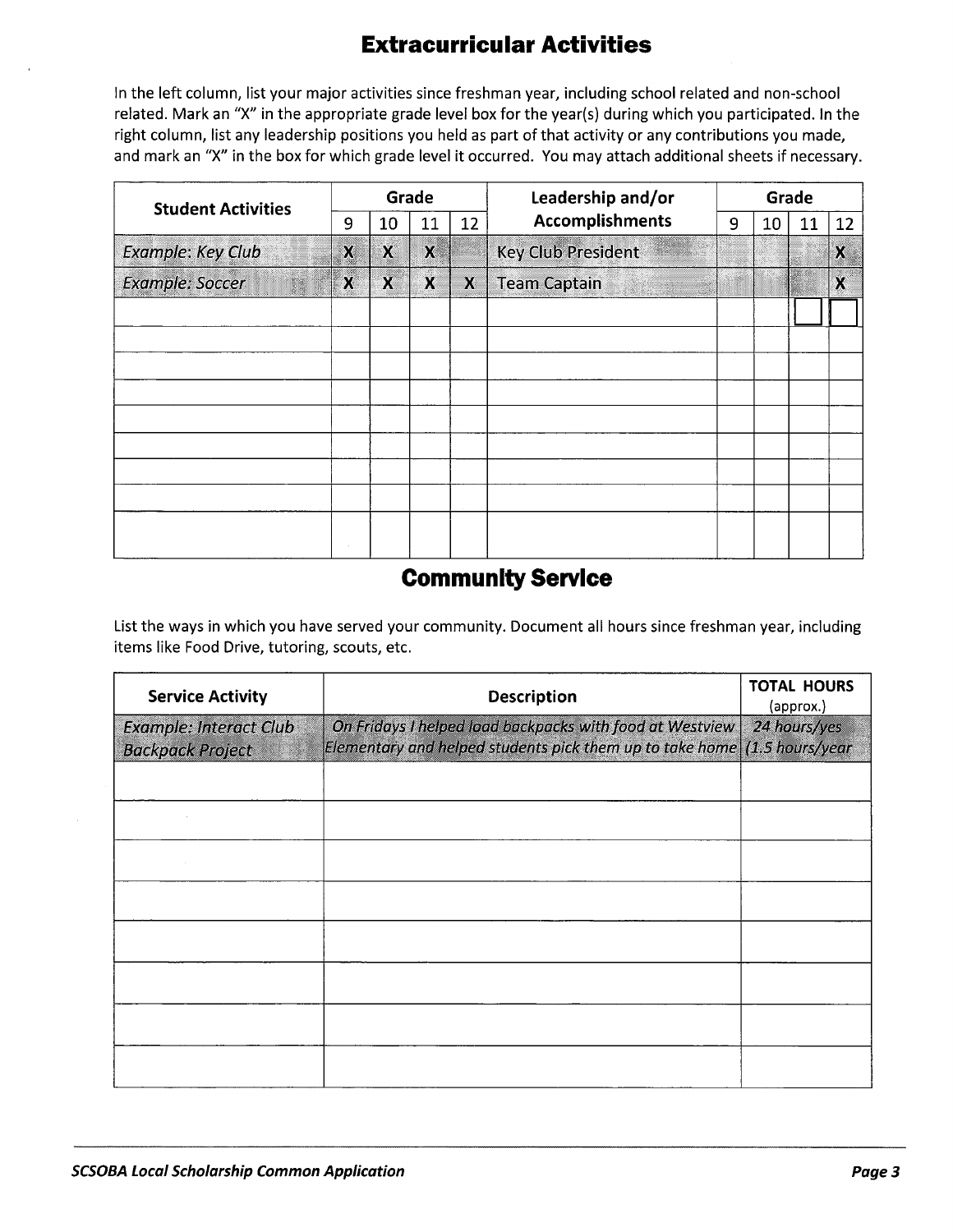# **Academics, Honors** & **Awards**

## 1. What is your cumulative GPA?

## *2. Please attach a copy of your current high school transcripts.*

List all honors and awards you have received since freshman year and give a brief description; then select the appropriate grade level and category box.

|                        |   |    | Grade |    |                                       |  |           |            |       |
|------------------------|---|----|-------|----|---------------------------------------|--|-----------|------------|-------|
| HONORS/AWARDS          | 9 | 10 | 11    | 12 | <b>DESCRIPTION</b>                    |  | Athletics | Leadership | Other |
| Example: Science Award |   |    |       |    | Outstanding classroom<br>achievement. |  |           |            |       |
|                        |   |    |       |    |                                       |  |           |            |       |
|                        |   |    |       |    |                                       |  |           |            |       |
|                        |   |    |       |    |                                       |  |           |            |       |
|                        |   |    |       |    |                                       |  |           |            |       |
|                        |   |    |       |    |                                       |  |           |            |       |
|                        |   |    |       |    |                                       |  |           |            |       |

|                                      |   |    | Grade |    |                                                         |           |                  |            |       |
|--------------------------------------|---|----|-------|----|---------------------------------------------------------|-----------|------------------|------------|-------|
| AP/Honors/College Prep COURSES TAKEN | 9 | 10 | 11    | 12 | Have you taken or do you<br>plan on taking the AP Exam? | Academics | <b>Athletics</b> | Leadership | Other |
| <b>Example: AP Calculus</b>          |   |    |       | s4 | AP Calculus Exam<br>Spring 2016 (4)                     | V.        |                  |            |       |
|                                      |   |    |       |    |                                                         |           |                  |            |       |
|                                      |   |    |       |    |                                                         |           |                  |            |       |
|                                      |   |    |       |    |                                                         |           |                  |            |       |
|                                      |   |    |       |    |                                                         |           |                  |            |       |
|                                      |   |    |       |    |                                                         |           |                  |            |       |
|                                      |   |    |       |    |                                                         |           |                  |            |       |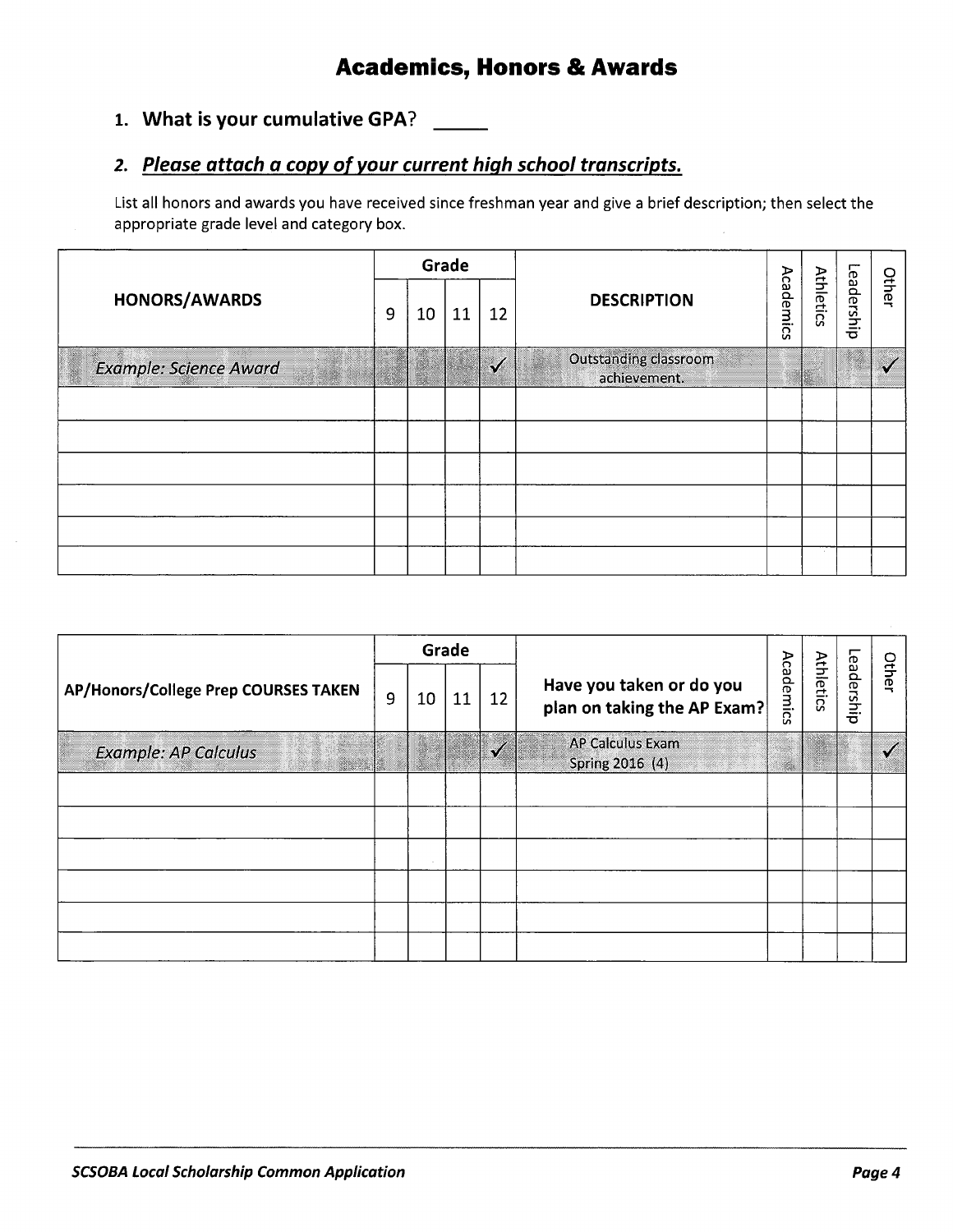# **Work Experience**

List your most significant work experiences during high school. Begin with the most recent job you have held.

| NAME and CITY of EMPLOYER | <b>POSITION HELD</b> | FROM MO./YR. | TO MO./YR. |
|---------------------------|----------------------|--------------|------------|
|                           |                      |              |            |
|                           |                      |              |            |
|                           |                      |              |            |
|                           |                      |              |            |
|                           |                      |              |            |
|                           |                      |              |            |
|                           |                      |              |            |
|                           |                      |              |            |
|                           |                      |              |            |
|                           |                      |              |            |
|                           |                      |              |            |

## **Anticipated Budget and Expenses**

| 1. Have you completed the FAFSA or the WASFA? | $\Box$ Yes $\Box$ No |  |
|-----------------------------------------------|----------------------|--|
|-----------------------------------------------|----------------------|--|

2. Based on your Financial Aid application, what is your Expected Family Contribution (EFC) \_\_\_\_\_\_\_\_

3. Please estimate **for one year's** anticipated expenditures for college or schooling after high school.

| Room and Board:                 |                                                                                                                                              |
|---------------------------------|----------------------------------------------------------------------------------------------------------------------------------------------|
| Tuition:                        | S.<br><u> 1990 - Jan Jawa Barat, prima prima prima prima prima prima prima prima prima prima prima prima prima prima p</u>                   |
| Fees:                           | Ś.<br><u> 1980 - Johann Barbara, martin a</u>                                                                                                |
| <b>Books and Supplies:</b>      | <u> 1989 - Johann Barbara, politik eta politik eta politik eta politik eta politik eta politik eta politik eta p</u>                         |
| Transportation:                 |                                                                                                                                              |
| Additional/Other Expenses:      | $\begin{array}{c} \xi \end{array}$                                                                                                           |
| <b>TOTAL EXPENSES</b>           | \$                                                                                                                                           |
|                                 | Please explain any additional or other expenses: Network and the state of the state of the state of the state of                             |
| <b>Financial Aid</b><br>Grants: | List any financial aid, scholarships, or grants that you have received to date:<br>\$_<br><u> 2001 - Jan Barbarat, prima popular popular</u> |
| Scholarships:                   |                                                                                                                                              |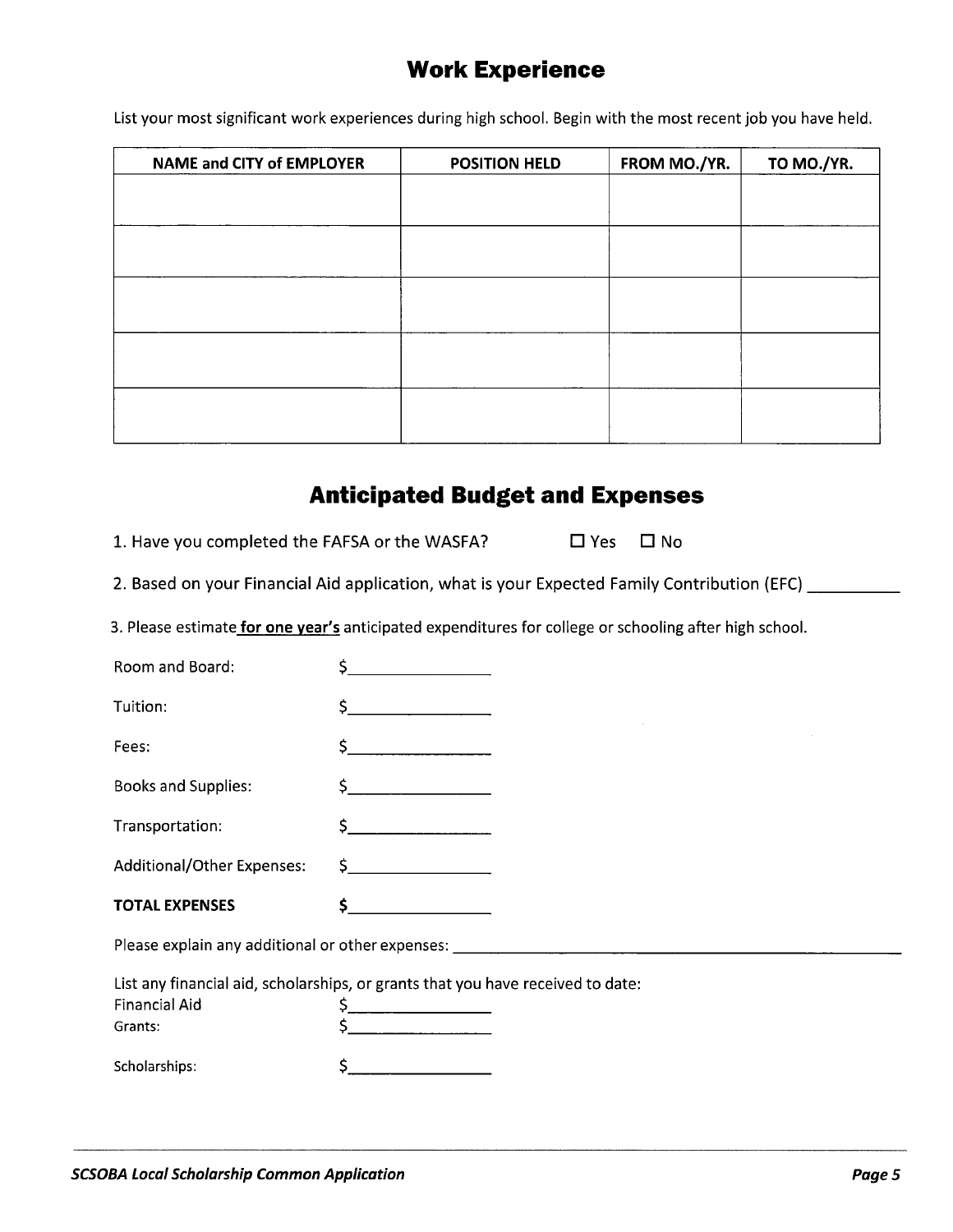# **Teacher Evaluation Form**

(To be completed **and signed** by teacher/instructor. This page can be replaced by a letter of recommendation.) Student's Name: \_\_\_\_\_\_\_\_\_\_\_\_\_\_\_\_\_\_\_\_\_\_\_\_\_\_\_\_\_\_ Teacher's Name and School: \_\_\_\_\_\_\_\_\_\_\_\_\_\_\_\_\_\_\_\_\_\_\_\_\_\_

Subject(s) taught: \_\_\_\_\_\_\_\_\_\_\_\_\_\_\_\_\_\_\_\_\_\_\_\_\_\_\_\_\_

#### **BACKGROUND INFORMATION:**

How long have you known this student?

What are the first words that come to mind to describe this student?

List the courses you have taught to this student and level of difficulty (AP, Honors, College in the HS, etc.).

#### **RATINGS:**

Compared to other students in his or her class this year, how do you rate this student in terms of:

| NO)<br><b>BASIS</b> |                                       | <b>BELOW</b><br><b>AVERAGE</b> | <b>AVERAGE</b> | ABOVE<br><b>AVERAGE</b> | <b>ONE OF THE</b><br><b>TOP FEW</b> |
|---------------------|---------------------------------------|--------------------------------|----------------|-------------------------|-------------------------------------|
|                     | <b>Productive Class Participation</b> |                                |                |                         |                                     |
|                     | Maturity                              |                                |                |                         |                                     |
|                     | Integrity                             |                                |                |                         |                                     |
|                     | <b>Concern for Others</b>             |                                |                |                         |                                     |
|                     | Initiative, Independence              |                                |                |                         |                                     |
|                     | Intellectual Promise                  |                                |                |                         |                                     |
|                     | <b>Creative Original Thought</b>      |                                |                |                         |                                     |
|                     | <b>Disciplined Work Habits</b>        |                                |                |                         |                                     |
|                     | Leadership                            |                                |                |                         |                                     |
|                     | Reaction to Setbacks                  |                                |                |                         |                                     |
|                     | Self Confidence                       |                                |                |                         |                                     |
|                     | <b>OVERALL</b>                        |                                |                |                         |                                     |

**Evaluation:** Please write additional comments you think are important about this student, including a description of academic and personal characteristics. We welcome information that will help us to differentiate this student from others.

Teacher Signature: \_\_\_\_\_\_\_\_\_\_\_\_\_\_\_\_\_\_Date: \_\_\_\_\_\_\_\_\_\_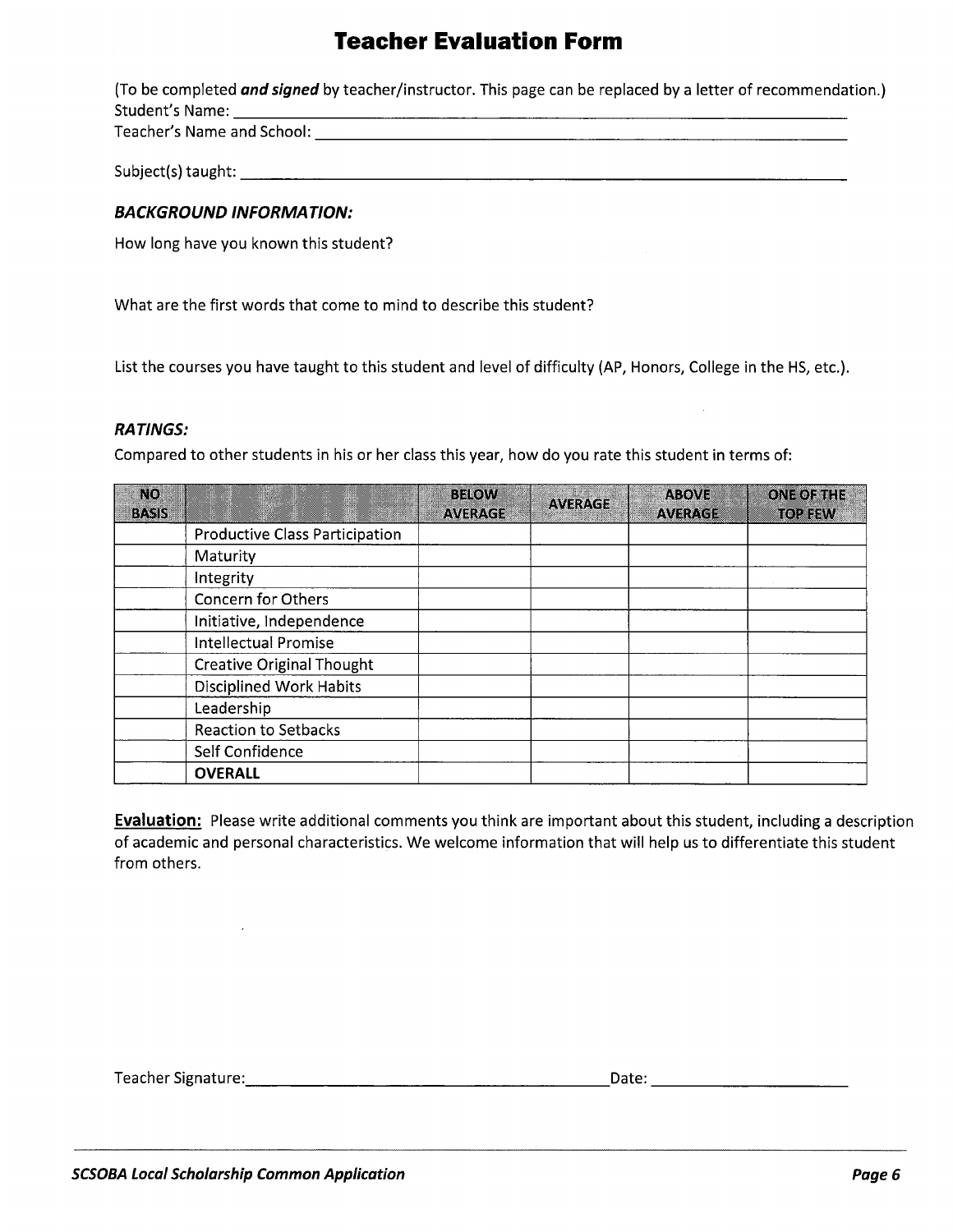# **Community Member Recommendation Form**

| will not be accepted.)              | To be completed <b>and signed</b> by a community member. A community member is defined as an adult in a<br>leadership capacity such as a volunteer coordinator, club advisor, coach, employer, youth leader or clergy.<br>(This page can be replaced by a letter of recommendation, but letters of recommendation from family |
|-------------------------------------|-------------------------------------------------------------------------------------------------------------------------------------------------------------------------------------------------------------------------------------------------------------------------------------------------------------------------------|
| Student's Name: Names               |                                                                                                                                                                                                                                                                                                                               |
| Evaluator's Name: Evaluator's Name: |                                                                                                                                                                                                                                                                                                                               |
| Signature:                          | Date:                                                                                                                                                                                                                                                                                                                         |

#### **BACKGROUND INFORMATION:**

How long have you known this student and in what capacity?

What are the first words that come to your mind to describe this student?

We value your perspective of the student's personal qualities and contributions to the community. What would you like us to know about the student that we might not otherwise know?